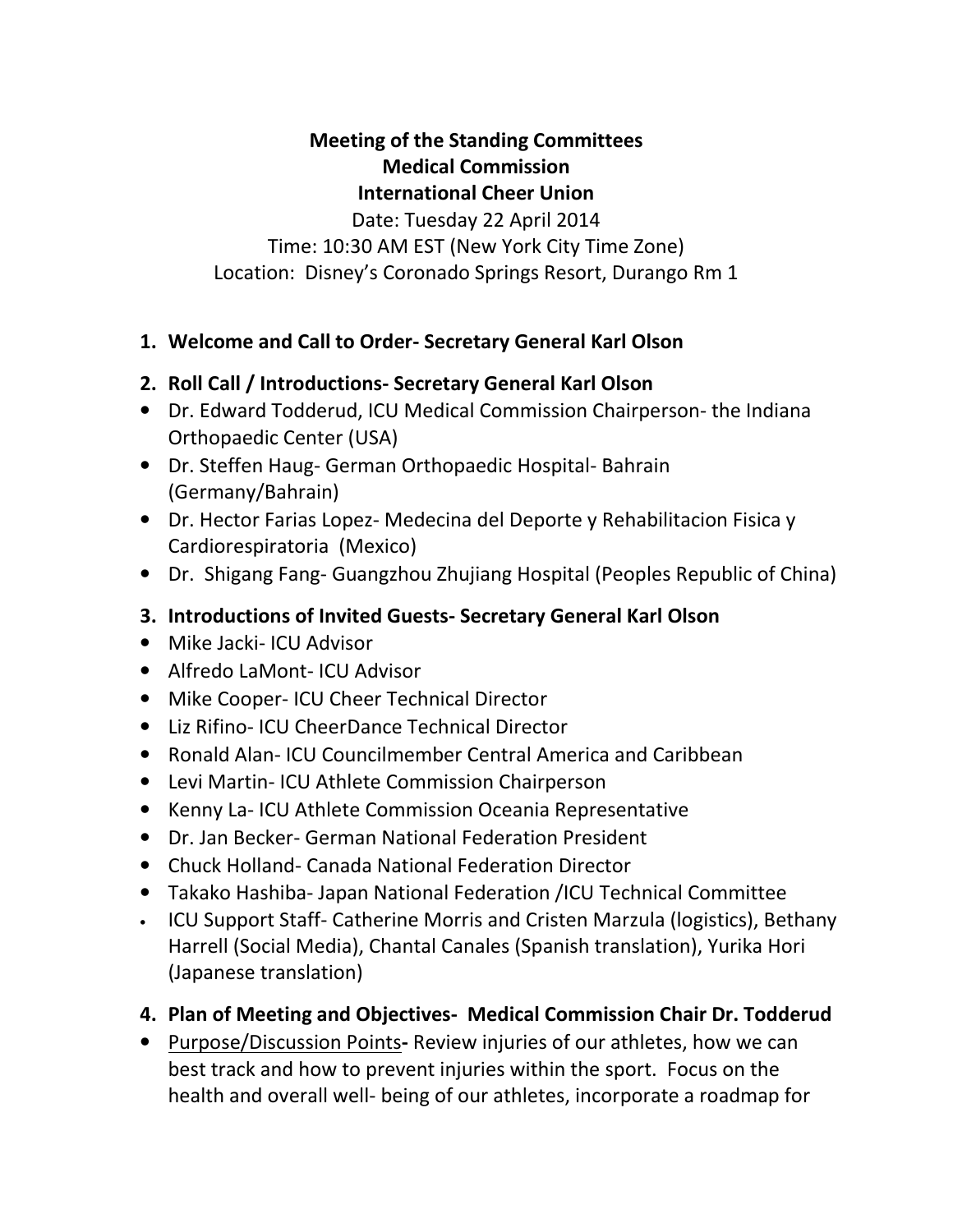National Federation to follow. Review existing data, new data, and review floor surfaces, coaching, and further assist on Anti Doping initaitives

• Discussion-

- Mike Jacki (ICU Advisor) encourage stakeholders to access the ICU website and submit questions for the ICU Medical Commission to review and provide responses.

-Dr. Haug (ICU Medical Commission -Germany/Bahrain) added that Medical protocol should be provided that we can be applicable in any country. Key points include educating medical staff associated with our sport -on sport specific injuries, so the athlete can be cared for immediately. For the World Championships, it is understood that Disney World has a strict medical policy

- 5. Proposals/Resolutions- ICU Medical Commission Chair Dr. Todderud (additional support information provided by Dr. Haug)
- Establishing Medical protocol that can be implemented at any event and any country. Standards that the host of an event must follow
- Survey on the website- to see what each country has in place for a medical plan. This will help the ICU gather additional data with existing data
- Physical Protocols- For athletes trying out for the teams. This process will create a paper trail and will give the athlete feedback on their body
- Injury prevention tips- Provided on the ICU website, with specifics on types of cheerleading injuries. This will help educate athletic trainers
- Standardized Physical Form- Accessible on the ICU website that can be printed and accessible for the athlete to provide to their doctor
- Additional information
	- -Standardize medical techniques for coaches
	- -Data collection (existing and new)
	- -Standard flooring for all ICU members
	- Ownership of doping policy

# 6. Open discussion- ICU Medical Commission Chair Dr. Todderud

- Takako Hashiba (Japan) Japan has designated medical area at each camp and competition, athletic trainers travel with team japan and are licensed in USA
- Ronald Alan (Costa Rica)- The National Federation should have their athletic trainers trained, including physicals for athletes.